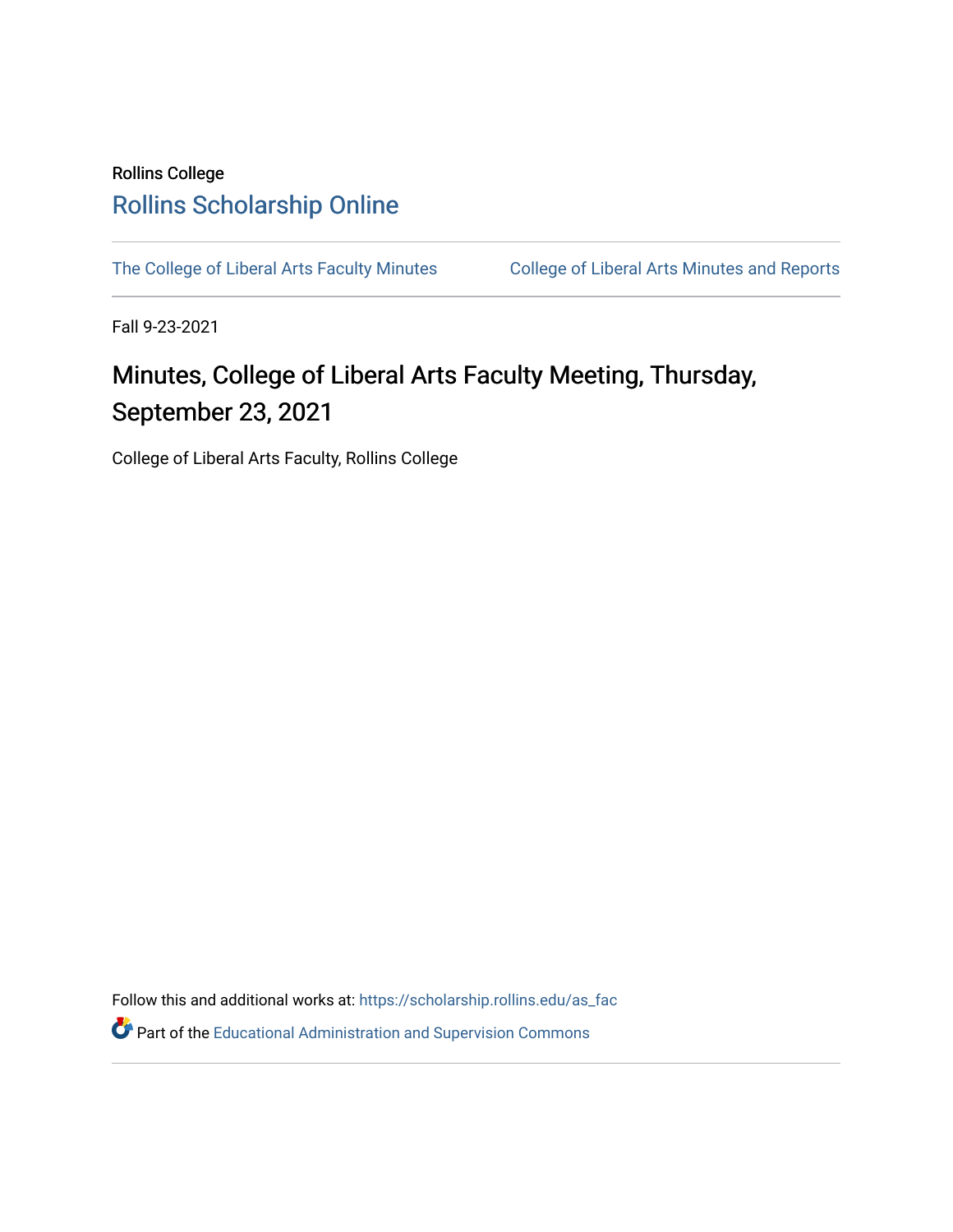#### **Presiding:** Jana Mathews, President of the Faculty **Recording minutes:** Richard Lewin, Vice President of the Faculty/Secretary **Monitoring Chat:** Julia Maskivker, Parliamentarian

#### **Members in attendance via WebEx:** 092321

Aggarwal; Al-Haddad; Allen; Althuis; Archard; Baldwin; Balzac; Barnes; Bernal; Boles; Bommelje; Brannock; S. Brown; V. Brown; Cannaday; Carlan; G. Cavenaugh; J. Cavenaugh; Charles; Chong; G. Cook; T. Cook; Cooperman; Cornwell; Cummings; D. Davison; J. Davison; DeLorenzi; Dennis; Diaz-Zambrana; Douguet; Dunn; Elva; Etatari; Ewing; Fetscherin; Flick; Fokidis; Forsythe; French; M. Fuse; Garcia; Gerchman; Gonzalez; Grau; Greenberg; Griffin; Guerrier; Guittar; Gunter; Gutenshon; Habgood; Hargrove; Harper; Harwell; Heileman; Hope; Houndonougbo; Houston; Hudson; Jamir; Jones; KC; Kincaid; Lewin; Libby; Lilienthal; Lines; Luchner; Manak; Maskivker; Mathews; McClure; Mesbah; Akheem Mitchell; Mohr; Montgomery; Moore; Mosby Murdaugh; Newcomb; Nichter; Niles; Nodine; Ouellette; Painter; Paladino; Parsloe;; Pett; Philips; Pieczynski; Poole Queen; Ray; Reich; Riley; Robinson; Roos; R.S. de Sant' Ana; Rubarth; Russell; Ryan; Sahm; Sanabria; Santiago-Navaraez; Sardy; Savala; Schoen; Singer; Smaw; B. Stephenson; P. Stephenson; Stone; Summet; Sutherland; Svitavsky; Szopa; Tome; Walton; Warnecke; Williams; Wunderlich; Yao; Yeager; Yu; Zelenty; W. Zhang;

**Guests:** Nancy Chick; Stephanie Henning; Toni Holbrook; Karla Knight; Lorrie Kyle; Brooklyn Lerhner; Zoe Pearson; Rob Sanders; Janette Smith; Student Government

**CLA Byelaws:** Those eligible to vote in CLA: all full-time faculty, including artists-inresidence, visiting appointments, lecturers, and instructors.

**Quorum**: We are at 203 voting faculty in 2021; thus **68** present meets the quorum threshold Comments will not be annotated by name in line with abbreviated version of

Meeting called to order at 12:32pm. Recording session on Webex

- I. **Approval of Minutes** from April 15th, 2021 CLA Meeting:
	- a. Jana Mathews asked for any changes to the minutes as circulated. None being proffered Matt Nitcher proposed, and Susan Montgomery seconded.
	- b. Mathews asked for approval of the minutes via WebEx Poll: Do you approve the minutes from the April 15th CLA faculty meeting? Minutes were approved by quorum: 65 yes votes, 1 no vote & 3 abstentions.

#### II. **Announcements**

- I. Attention drawn to the new Faculty Government Canvas page
- II. Faculty governance are general open meetings
- III. All documentation, including Meeting minutes and Agenda will be made available
- IV. *Curriculum Optimization Taskforce* meeting with Divisions throughout this month for information; feel free to reach out accordingly.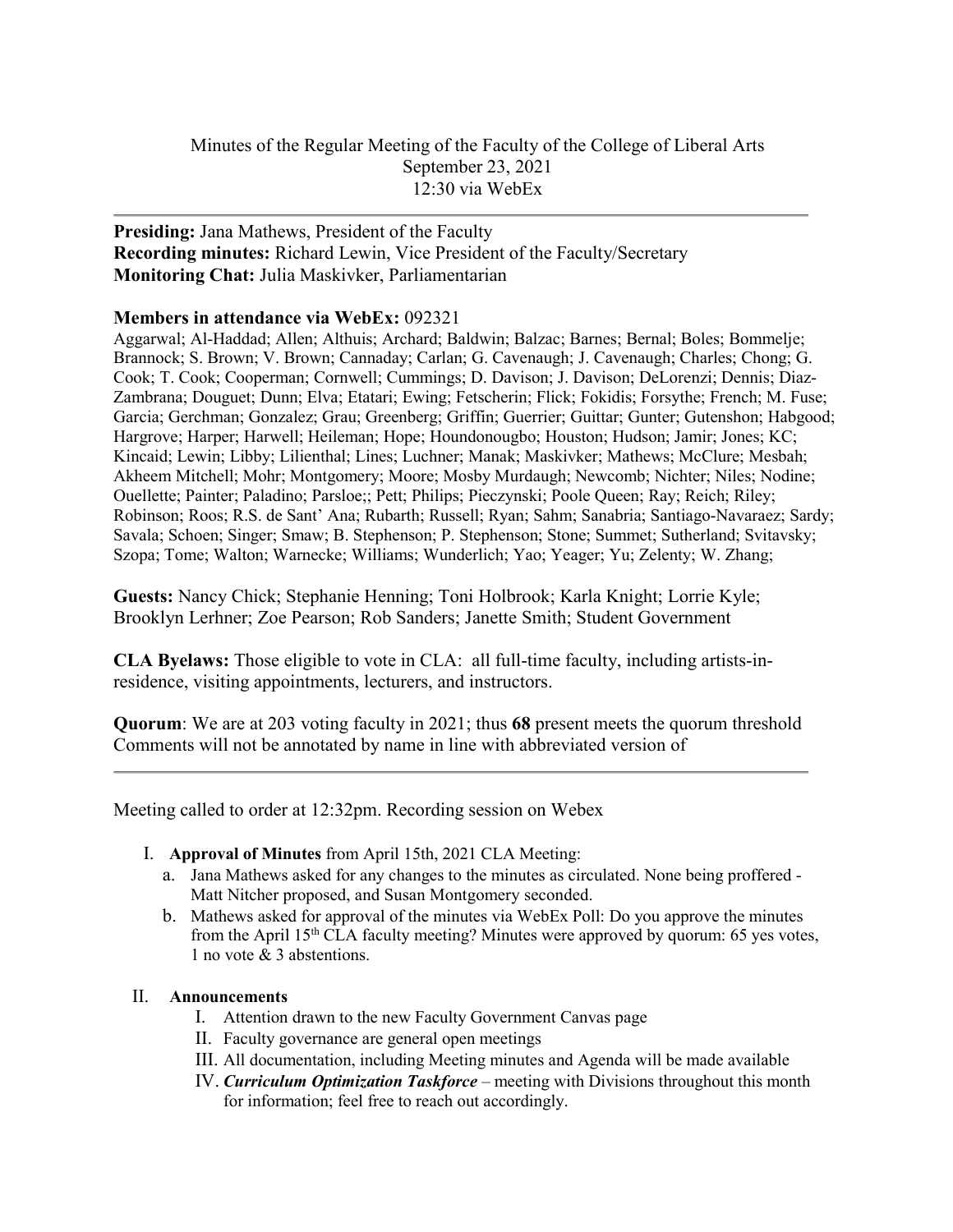#### III. **Business**:

#### a. **Modification of Holt Graduate Appeals Policy:** Holt Dean Rob Sanders

- Policy in place for a number of years, reviewed to align with CLA undergraduate policies. Existing Policy was a separate policy, so taken language directly from CLA and
- undergraduate appeals and asking for alignment as part of Holt Program Appeals policy.
- Saunders proposed and Susan Montgomery seconded the motion to amend Holt Graduate Appeals Policy to align with CLA Graduate policy.
- Mathews, hearing no questions, called for approval to amend the Holt Graduate Policy via WebEx poll; 92 yes, 1 no, 5 abstentions, motion passed accordingly.

#### b. **Closure of Holt Dance Minor**.

Declaration 2014 and 2015, last graduates in 2019 but no applications received – proposed closure due to difficulty to complete Holt Minor during the daytime.

a. Robin Gerchman proposed; Missy Barnes seconded the motion, Mathews hearing no questions asked for approval via WebEx poll; 90 yes, 1 no, & 5 abstentions, motion passed.

#### IV. **Committee Reports**:

**Executive Council** (**EC**): President, Jana Mathews:

- undertaking FSAR review to streamline and including a proposal for mentoring within the FSAR framework.

#### **Curriculum Committee** (**CC**): Chair, Jill Jones

- Noted Study abroad program closures;
- CC order of Business: proposal to move from 140 to 128 full meeting discussion continuing via Divisions prior to recommendation
- No changes in course caps without departmental inclusion merely a Covid implementation;
- Subsequently noted in the Chat that meeting minutes for Curriculum Committee can be found at: [https://scholarship.rollins.edu/as\\_cc/](https://scholarship.rollins.edu/as_cc/)

#### **Faculty Affairs Committee** (**FAC**): Chair, Missy Barnes:

- Meeting minutes available on Canvas Portal
- Topics include: CIE Questions & structure and how this is used for evaluation
- T&P process; bias, racial, gender identities etc, planning to review the taskforce documents looking at T&P on campus.
- FSAR review as needed:
- Racial and social justice.
- Wellbeing a wider topic for deliberation (as *Health and Wellness course suspended*).
- Faculty and Staff inclusive Diversity, Equity & Inclusion

#### **Faculty Research & Development Committee** (**FRDC**): Chair, Eric Smaw:

- Noted Bylaws are silent on scope;
- Taking up the question of scope via deliberation with EC;
- Research grant proposals are due tomorrow  $09/24/21$

#### V. **Phi Beta Kappa**: Don Davison, FAC Chair

- August 6<sup>th</sup> Theta chapter of Florida awarded to Rollins 'relationship campus' - $291<sup>st</sup>/4500+ US degree granting institutions.$
- Inauguration/Induction date: March  $3<sup>rd</sup>$  2022, arrangements to follow.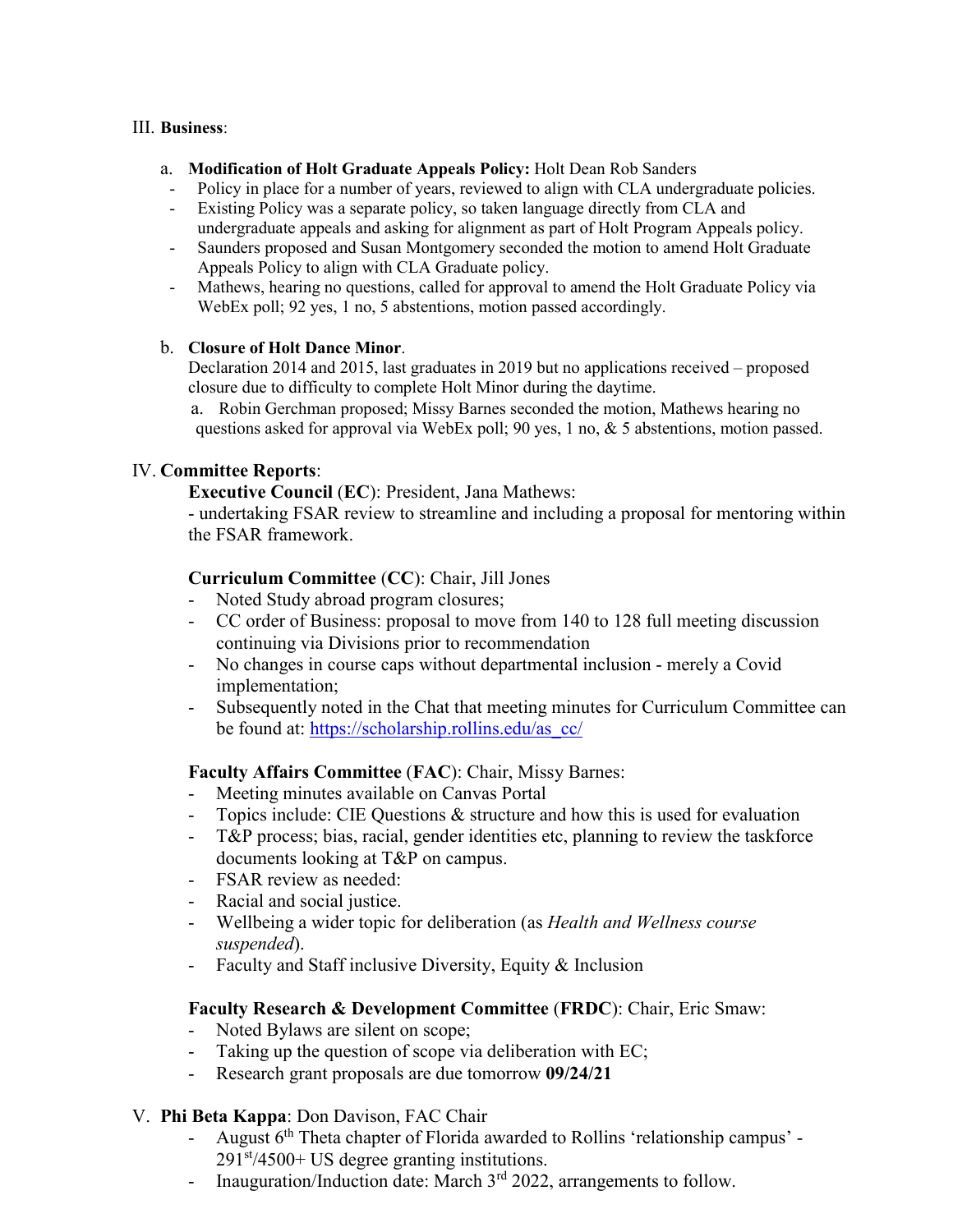Grateful for support over 3-year process, with 700 pages of documents etc.

#### VI. **Strategic Planning Update**: Grant Cornwell, President

- Posed 3 questions at the retreat for a demanding process of 3 task force committees charged post the October Trustees Board Meeting.
- Covid restrictions suggest the pace should be eased; asking for everyone's attention here is not prudent, and dialectical thinking produced a better framework.
- Not a postponement, but a soft roll out, unfolding over time, and asked sequentially.

#### **Process:**

- Initial Taskforce charged post October Board meeting **Diversity, Equity & Inclusion** (D.E.I): Urgency to build on work already accomplished that will not wait, due to national movements and trends and culture.
- Spring **Sustainability**: in operations via a triple bottom line approach: People, Planet and Prosperity.
- Fall **Academic Programing**: a curriculum infused by the United Nations SDGs.
- More interesting is a spiraling out from the D.E.I. taskforce, to inform Sustainability, which can in turn inform how we think about enhancing our Academic Programming.

#### **Q&A:**

Qu) Racial Justice last year, this year D.E.I. What is the continuity between the two and/or why the switch?

Grant Cornwell: Taskforce will ask this directly in the framing of its own work. Central question of Racial Justice should have our attention, and yet issues around D.E.I. on campus stray beyond this, through the suite of values that relate directly to our mission. Qu) How holistically are we addressing weaker diversity in recruitment this year, being linked to financial aid uncertainty?

Grant Cornwell: Dramatic increase of black students last year at 9% of intake, and we are now back to the previous 4%. Specific goals are perhaps anathema, but tactically recruitment very focused on the trend to be increasing in terms of diversity, via targeted support.

Qu) One possible benefit to a sequenced Strategic Planning approach could allow us to explore strategic priorities with greater depth, versus targeting these simultaneously. Grant Cornwell: Agreed, 'error of enthusiasm', previously our Strategic Planning had greater urgency, now we can afford deeper thinking and to take a more measured approach to our organizational identity.

Qu) Legally we do not have numerical targets, but our student body should reflect the society we live in; if we do not have numbers, how do we reverse engineer getting there?

Grant Cornwell: Risk with targeting numbers being that if you achieve them, you might mistakenly believe you are done with the process.

**Motion to Adjourn:** Julia Maskivker moved and Missy Barnes 2<sup>nd</sup>

CLA Faculty Meeting adjourned at 1.22pm.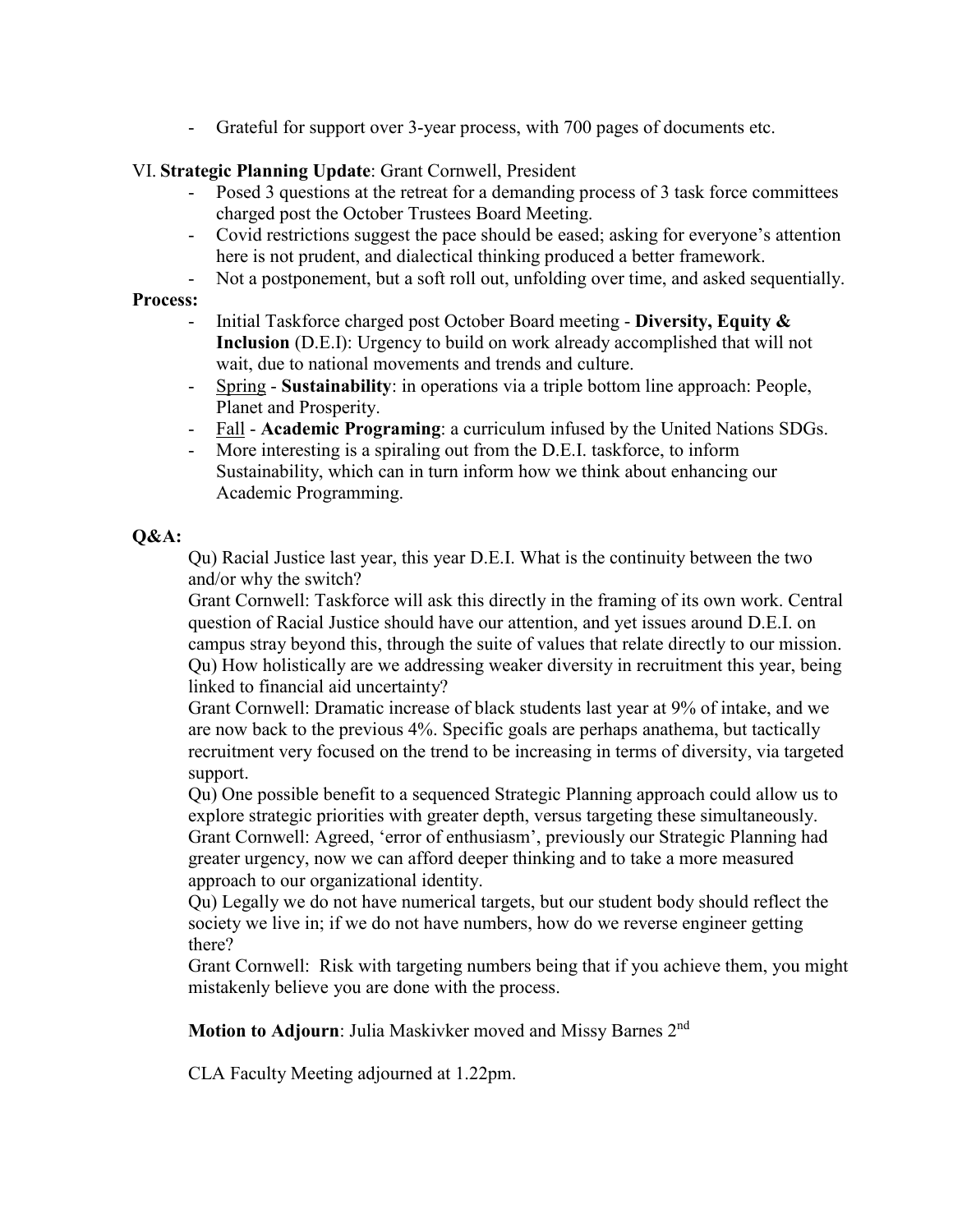### **Modification of Holt Graduate Appeals Policy:** (*as circulated***)**

#### **Current Policy**

#### **Hamilton Holt School Student Appeals Committee**

The Student Appeals Committee of the Hamilton Holt School meets approximately once a month to review student academic appeals related to policy and procedures. The committee is composed of Holt School staff, including the dean. Student appeals must be submitted in writing by the 15th of the month to be considered at the next meeting. Appeals are accepted online only at [http://www.rollins.edu/evening/documents/forms/holt](http://www.rollins.edu/evening/documents/forms/holt-appeal.html)[appeal.html.](http://www.rollins.edu/evening/documents/forms/holt-appeal.html) Appeals should detail the circumstances or the issue(s), clearly state the student's request, and substantiating documentation on official letterhead as appropriate (e.g., physician statements, employer verifications, etc.). By submitting an appeal, the student understands the Committee reserves the right to discuss the appeal with academic or administrative personnel as deemed appropriate and necessary for fair consideration. Decisions by the Committee are final. Students will be informed in writing as to the outcome of their appeal.

#### **Proposed policy – aligns with Holt undergraduate & CLA, with allowance made for program-level policies**

#### **ACADEMIC APPEALS**

#### College and Graduate-Level Policies

Students may appeal to the Academic Appeals Committee the effects of any college- or graduate-level academic policy that applies to them. All appeals must be made within one (1) year of the conclusion of term for which the appeal is made.

To submit an academic appeal, the student must complete the following steps:

Step l: Consult with their Holt advisor to discuss their individual situation and to determine required documentation.

Step 2: Submit a written [Appeal](https://rollinscollege.wufoo.com/forms/academic-appeals/) and supporting documentation using the online appeals process.

Step 3: Review their DegreeWorks academic audit for accuracy. Report any discrepancies to the Registrar's Office.

The Committee will discuss appeals only after all required documentation has been submitted. By submitting an appeal, the student understands the Committee reserves the right to discuss the appeal with academic or administrative personnel as deemed appropriate and necessary for fair consideration. Students will be informed in writing as to the outcome of their appeal.

#### Program Policies

Additional academic policies may apply to individual graduate programs. Students who wish to appeal a program policy should first seek informal resolution through the program director. If the student believes the program has not resolved the issue, a formal written appeal may be submitted to the Dean of the Hamilton Holt School.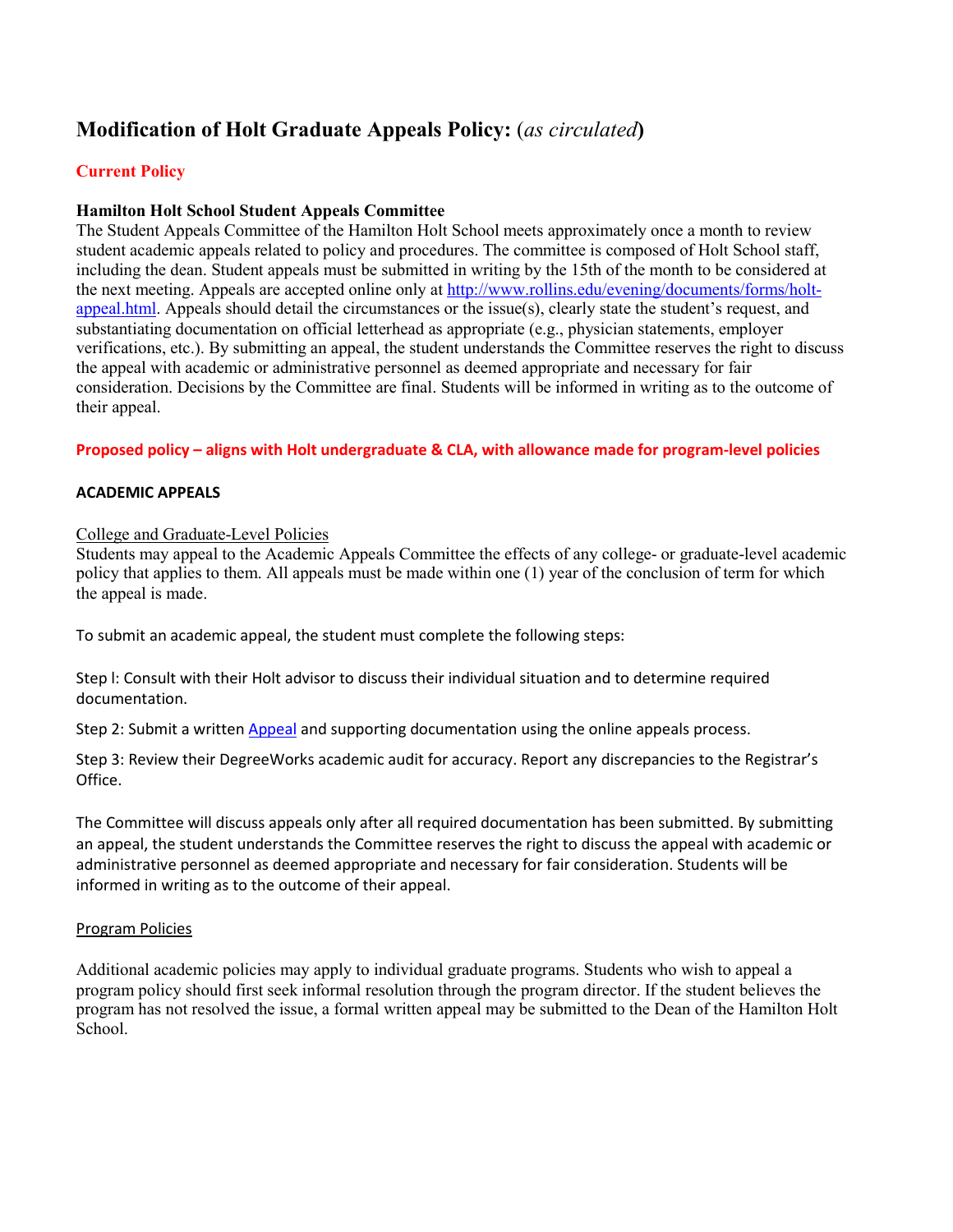## Closure of Holt Dance Minor



# Academic Program Hiatus | Closure Information Sheet

Programs being placed on enrollment hiatus (not accepting new students) or discontinued. A Teach-Out Plan must be completed and attached to this information sheet.

| <b>Program Name</b>                                                                                       | Dance Program                                                                                                                                |  |  |  |  |
|-----------------------------------------------------------------------------------------------------------|----------------------------------------------------------------------------------------------------------------------------------------------|--|--|--|--|
| College                                                                                                   | Hamilton Holt                                                                                                                                |  |  |  |  |
| Department or<br>Program                                                                                  | <b>CLA Theatre and Dance Department</b>                                                                                                      |  |  |  |  |
| Contact(s),<br><b>E-mail, Phone</b>                                                                       | Robin Gerchman * rgerchman@rollins.edu * 610-216-7024                                                                                        |  |  |  |  |
| <b>Type of</b><br>Program                                                                                 | Minor                                                                                                                                        |  |  |  |  |
| Level                                                                                                     | Undergraduate                                                                                                                                |  |  |  |  |
| <b>Credit or</b><br><b>Non-Credit</b>                                                                     | Credit                                                                                                                                       |  |  |  |  |
| <b>Total Program</b><br><b>Credit Hours</b>                                                               | 38 Credit Hours for Total Program                                                                                                            |  |  |  |  |
| <b>Effective Date</b>                                                                                     | Spring 2021                                                                                                                                  |  |  |  |  |
| $Location(s)$ of<br><b>Instruction</b>                                                                    | Annie Russell Dance Studio                                                                                                                   |  |  |  |  |
| <b>Enrollment</b><br><b>History</b><br>(Most recent 10<br>Years)                                          | 3 enrolled in the Dance Minor since Fall 2017. All graduated in Spring 2019.<br>Currently there are no students enrolled in the dance minor. |  |  |  |  |
| <b>Rationale for</b><br><b>Hiatus Closure</b>                                                             | Data shows a lack of enrollment over the past 10 years                                                                                       |  |  |  |  |
| <b>Number of</b><br><b>Enrolled</b><br><b>Students Subject</b><br>to Teach-Out                            | $\mathbf{0}$                                                                                                                                 |  |  |  |  |
| <b>Resource</b><br><b>Requirements</b><br>for Teach-Out<br>and/or Faculty<br>Reassignment<br><b>Plans</b> | N/A                                                                                                                                          |  |  |  |  |